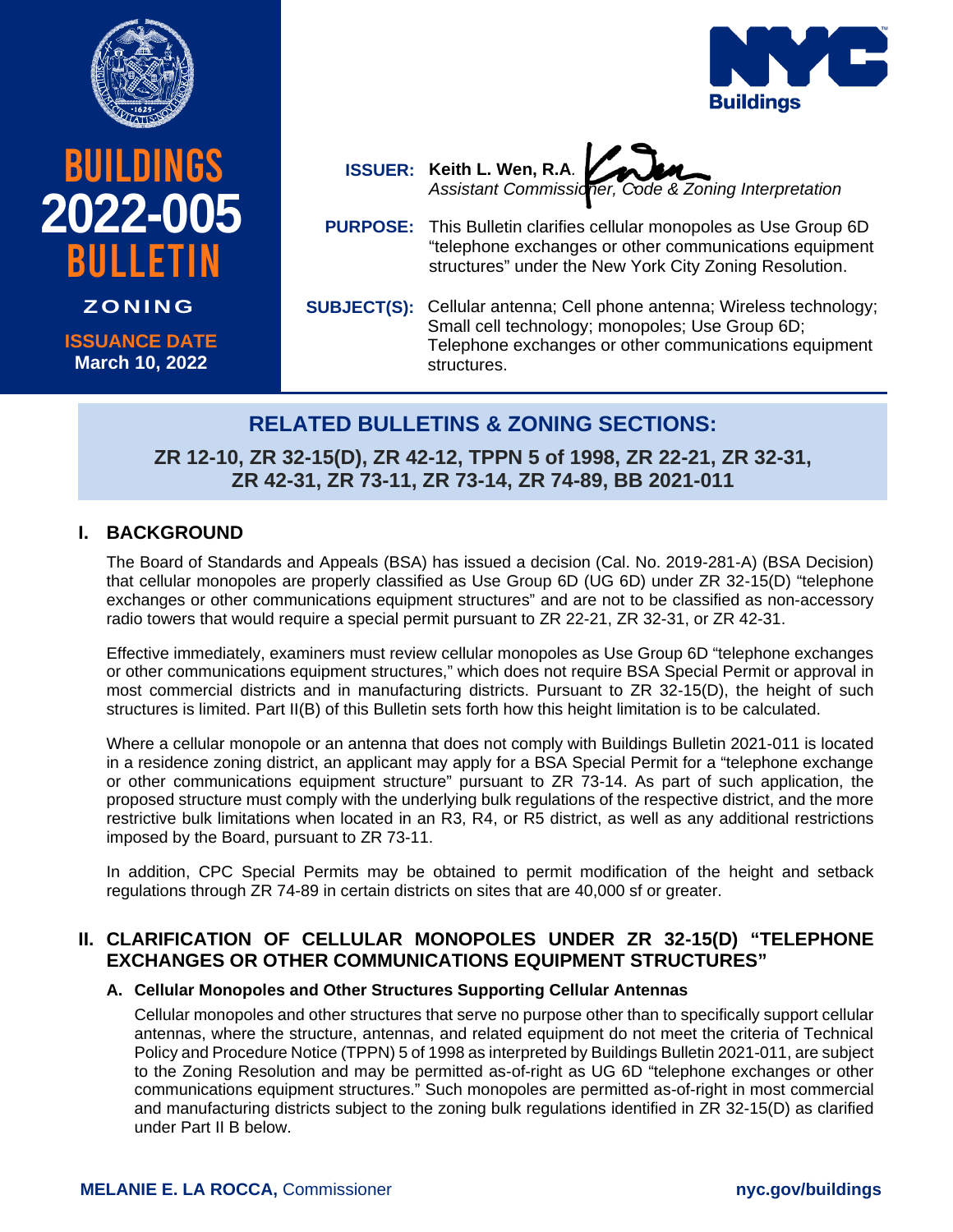



#### **B. Height Limitation of Cellular Monopoles Under Use Group 6D "Other Communications Equipment Structures"**

1. ZR 32-15(D) states:

*"Telephone exchanges or other communications equipment structures. In all districts the height above curb level of such structures not existing on December 15, 1961, shall not exceed that attributable to commercial buildings of equivalent lot coverage [emphasis added], having an average floor to floor height of 14 feet above the lobby floor which may be as much as 25 feet in height. For the purpose of making this height computation, the gross area of all floors of the building including accessory mechanical equipment space except the cellar shall be included as floor area. Such height computation for the structure shall not preclude the ability to utilize unused floor area anywhere on the zoning lot or by special permit, subject to the normal provisions of the Resolution."*

Since the BSA Decision concludes that cellular monopoles are classified as UG 6D telephone exchanges or other communication equipment structures, and pursuant to ZR 32-15(D), the maximum height of telephone exchanges or other communications equipment structures is limited, in part, to "that attributable to commercial *buildings* [emphasis added] of equivalent lot coverage", the cellular monopole must be compared to the dimensions of a "building" of commercial use.

2. Calculating the Height Allowable for Cellular Monopoles

Per ZR 32-15(D), the communications equipment structure is to be compared with a "commercial building of equivalent lot coverage" when calculating the maximum height of the structure. The Zoning Resolution does not impose lot coverage on commercial buildings. However, since Section ZR 32-15D specifically calls for a comparison to a "commercial building of equivalent lot coverage," the height of the structure must be determined through such a comparison.

The comparison is to utilize a hypothetical commercial building with maximum lot coverage on the first story. All remaining floors above the first story are to consist of floor areas that are fully maximized, reflecting any required yards, and front set back in conformity with zoning regulations applicable to the subject zoning lot, including sky exposure plane.

In calculating the height limitation of a cellular monopole, the lot coverage, any required yards, applicable height and setback regulation, including sky exposure plane, and the applicable and available Floor Area Ratio for the corresponding use and district, and the floor-to-floor height as described in ZR 32-15(D) (25 feet for the lobby floor, 14 feet for the remaining floors), is to be included. The hypothetical commercial building may include accessory parking up to 23 feet in height as the first story, and in accordance with ZR 12-10 definition of "floor area," such accessory parking need not be counted as floor area. See Figures 1a, 1b, 2a, and 2b for illustrative samples and calculations of "commercial building of equivalent lot coverage" of a typical commercial building that complies with yards and front setback requirements and includes the allowance for a lowest level accessory parking with a height up to 23 feet.

Any existing building(s) on the zoning lot does not affect the determination of the hypothetical commercial building for the purposes of calculating the "commercial building of equivalent lot coverage." Cellular monopoles and other structures as described in Part II(A) and meeting the conditions of this Bulletin do not accrue actual floor area of the zoning lot. The maximum height of the proposed cellular monopole must not exceed the hypothetical commercial building height, as measured from the curb level or base plane, as applicable. The placement of such monopole is subject to applicable yard, and height and setback regulations.

3. Required Drawings

Drawings with dimensions of any such hypothetical building occupying maximum lot coverage that is used to calculate the maximum height allowable for a cellular monopole must be included as part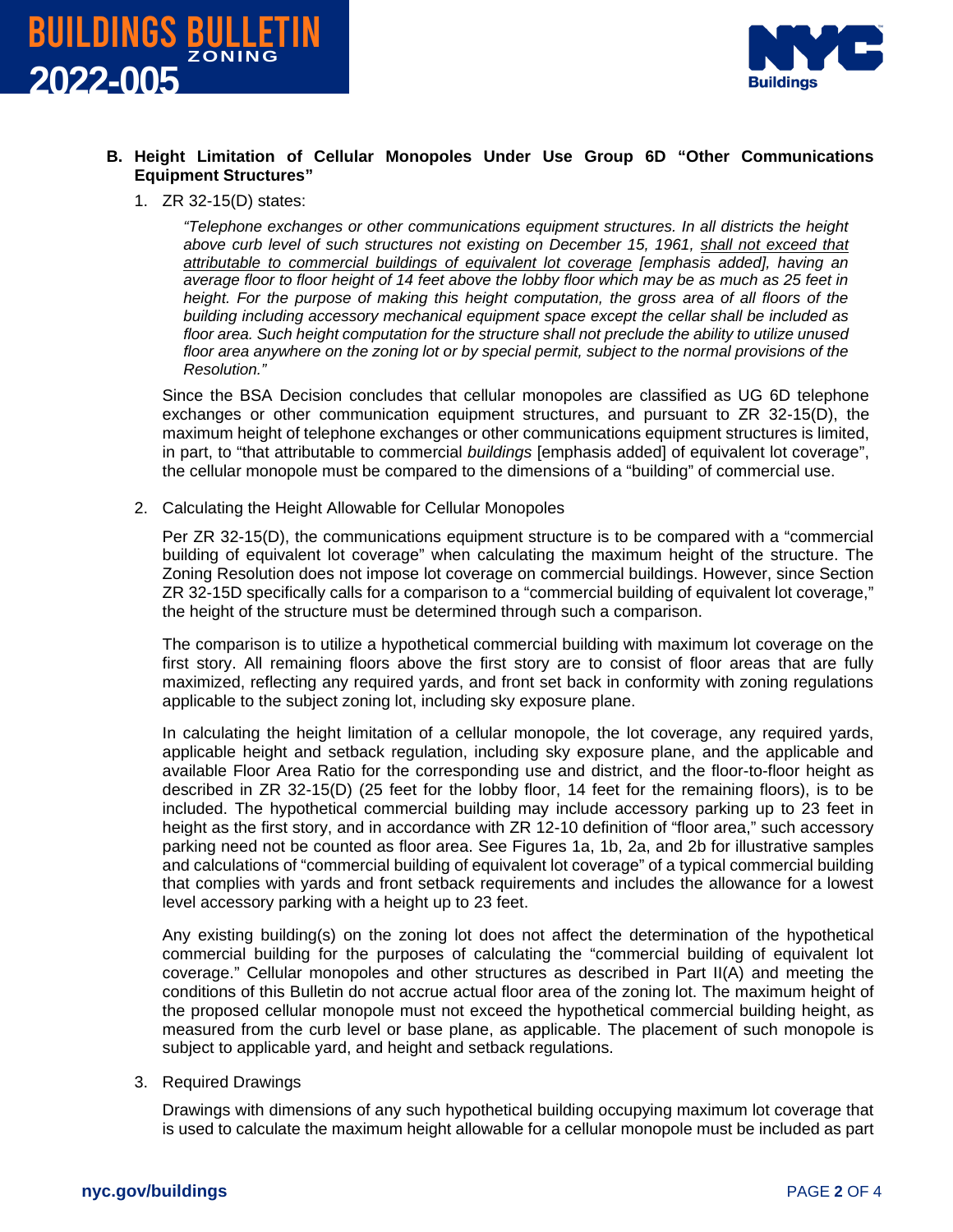



of the construction documents to demonstrate the maximum height allowable for the cellular monopole.

4. Illustrative Sample and Calculations

SAMPLE 1. Comparable "commercial building of equivalent lot coverage" in R-5 district with commercial overlay, lot size of 40' x 100':

| R5 District with Commercial Overlay (narrow street) |           |                      |            |            |            |              |  |  |  |
|-----------------------------------------------------|-----------|----------------------|------------|------------|------------|--------------|--|--|--|
| Floor Number                                        | Rear Yard | <b>Front Setback</b> | Lot Size   | Floor Area | <b>FAR</b> | Floor Height |  |  |  |
| 1st Floor                                           | N/A       | N/A                  | 40' x 100' | 0          | 0          | 23'          |  |  |  |
| 2nd Floor                                           | 20'       | 20'                  | 40' x 60'  | 2,400 SF   | 0.6        | 25'          |  |  |  |
| 3rd Floor                                           | 20'       | $20^{\circ}$         | 40' x 40'  | 1,600 SF   | 0.4        | 14'          |  |  |  |
| <b>Total</b>                                        |           |                      | 4,000 SF   | 1.0        | 62'        |              |  |  |  |
| <b>Maximum Zoning Permitted</b>                     |           |                      | 4,000 SF   | 1.0        |            |              |  |  |  |



Figure 1a.

Figure 1b.

SAMPLE 2. Comparable "commercial building of equivalent lot coverage" in C4-2 district, lot size of 40' x 100':

| <b>C4-2 District (narrow street)</b> |                  |                      |                  |            |            |              |  |  |  |
|--------------------------------------|------------------|----------------------|------------------|------------|------------|--------------|--|--|--|
| <b>Floor Number</b>                  | <b>Rear Yard</b> | <b>Front Setback</b> | Lot Size         | Floor Area | <b>FAR</b> | Floor Height |  |  |  |
| 1st Floor                            | N/A              | N/A                  | 40' x 100'       | 0          | 0          | 23'          |  |  |  |
| 2nd Floor                            | 20'              | N/A                  | 40' x 80'        | 3,200 SF   | 0.8        | 25'          |  |  |  |
| 3rd Floor                            | 20'              | 20'                  | 40' x 60'        | 2,400 SF   | 0.6        | 14'          |  |  |  |
| 4th Floor                            | 20'              | 20'                  | 40' x 60'        | 2,400 SF   | 0.6        | 14'          |  |  |  |
| 5th Floor                            | 20'              | 20'                  | 40' x 60'        | 2,400 SF   | 0.6        | 14'          |  |  |  |
| 6th Floor                            | 20'              | 20'                  | $40' \times 60'$ | 2,400 SF   | 0.6        | 14'          |  |  |  |
| 7th Floor                            | 20'              | 20'                  | 40' x 20'        | 800 SF     | 0.2        | 14'          |  |  |  |
| <b>Total</b>                         |                  |                      | 13,600 SF        | 3.4        | 118'       |              |  |  |  |
| <b>Maximum Zoning Permitted</b>      |                  |                      | 13,600 SF        | 3.4        |            |              |  |  |  |